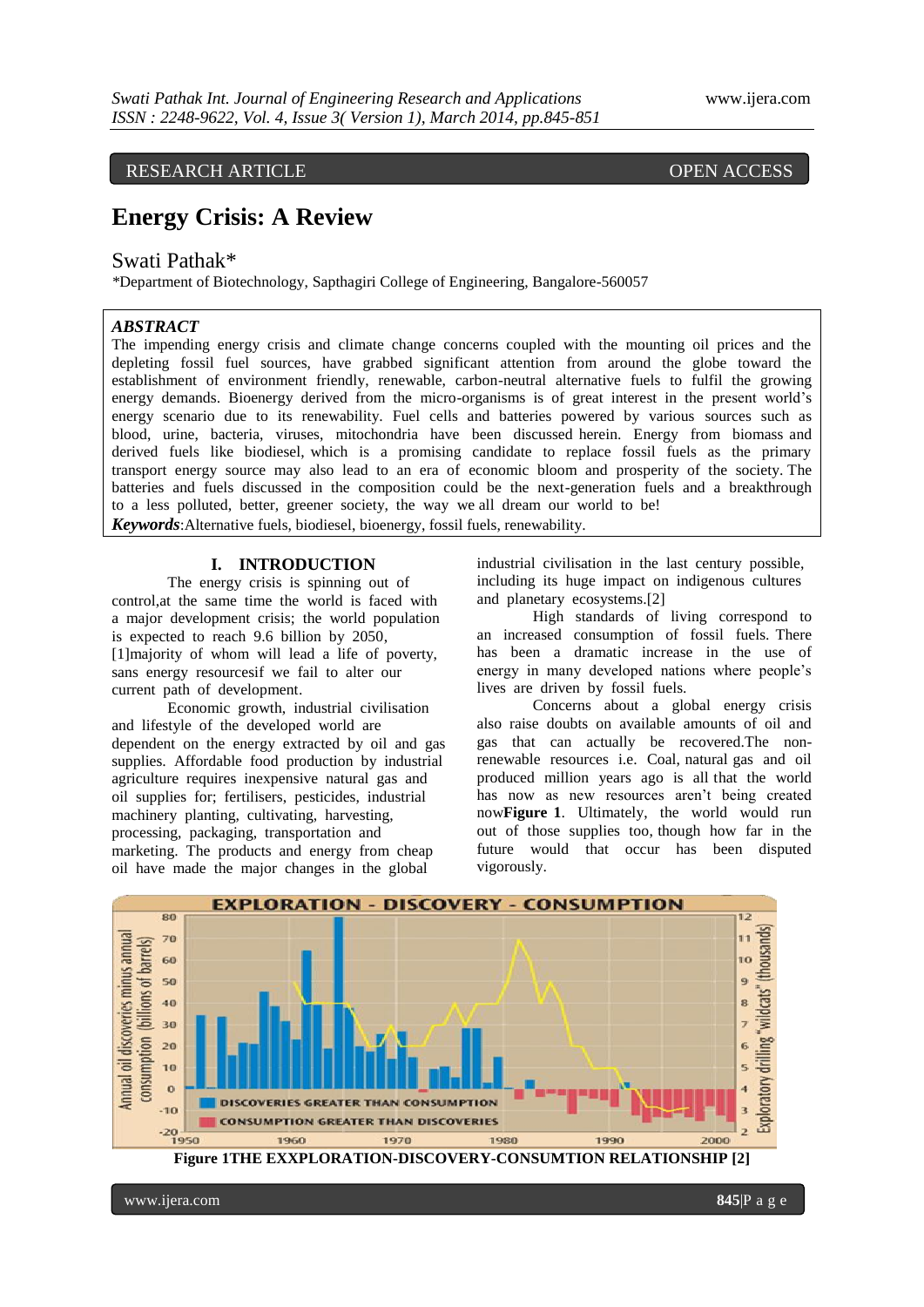For those, who believe that peak energy exists, the challenge is to find ways of conserving the energy supplies at present, so as to possibly delay the upcoming peak oil-gas-fuel age and find alternative energy sources that can replace fossils. For such people, it is crucial to explore the renewable options presented by solar, wind, geothermal, nuclear powers and also biofuels. This challenge is discussed further in this composition.  $[3, pp. 16, 65]$ 

We rely on fossil fuels for approximately **85%** of our energy needs today. [4]Also, as powerful economies bloom in India and China, the energy demands are only rising, every day. **[Figure 2](#page-1-0)**Thus, discovering new ways to reshape the economy is crucial which includes finding ways to economically and effectively replace carbon-emitting energy with carbon-free energy. It would hence take decades to rearrange and reestablish our industries, power grids and lives to the new energy sources.

> **"It is ironical that our dream to move to a fossil-free world will take a considerable amount of petroleum to get there."** [3, p. 134]



# Figure 15, Non-OECD energy consumption by country grouping, 1990-2040

**Figure 2 Non-OECD energy consumption by countries[5]**

#### <span id="page-1-0"></span>**ENERGY CRISIS?**

One kind of crisis refers to the world"s growing need for energy with its ever-growing population.

The other is ethical. Since we want a healthy, eco-friendly 'green-energy' source, but almost all the available sources have some kind of negatives attached to them. Hydro keeps the air clean but is obstreperous to the marine life and the communities residing on the banks of the water body.

Nuclear power is clean as well but it gives out nuclear waste and can be hazardous during mishaps ( witnessed in Chernobyl and Fukuyama already). Wind and Solarpowers are the cleanest with the least negatives but are less efficient i.e. large input is required for a comparatively small amount of power output. To

reach the Renewable energy levels being projected in many scenarios over future decades will require integration of Renewable Energy technologies at a higher rate of deployment than at present in each of the electricity generation, heating/ cooling, gas and liquid fuel distribution, and autonomous energy supply systems.

## **II. BIOLOGICAL FUELS, CELLS AND BATTERIES**

Biological fuel cell and batteries have been grabbing a lot of interest since these help in environmental treatment, harnessing energy and act as small-scale power sources. These cells can produce power in the very same manner as the regular chemical fuel-cells.

The small, flexible, long-lasting and environmentally friendly bio-battery technology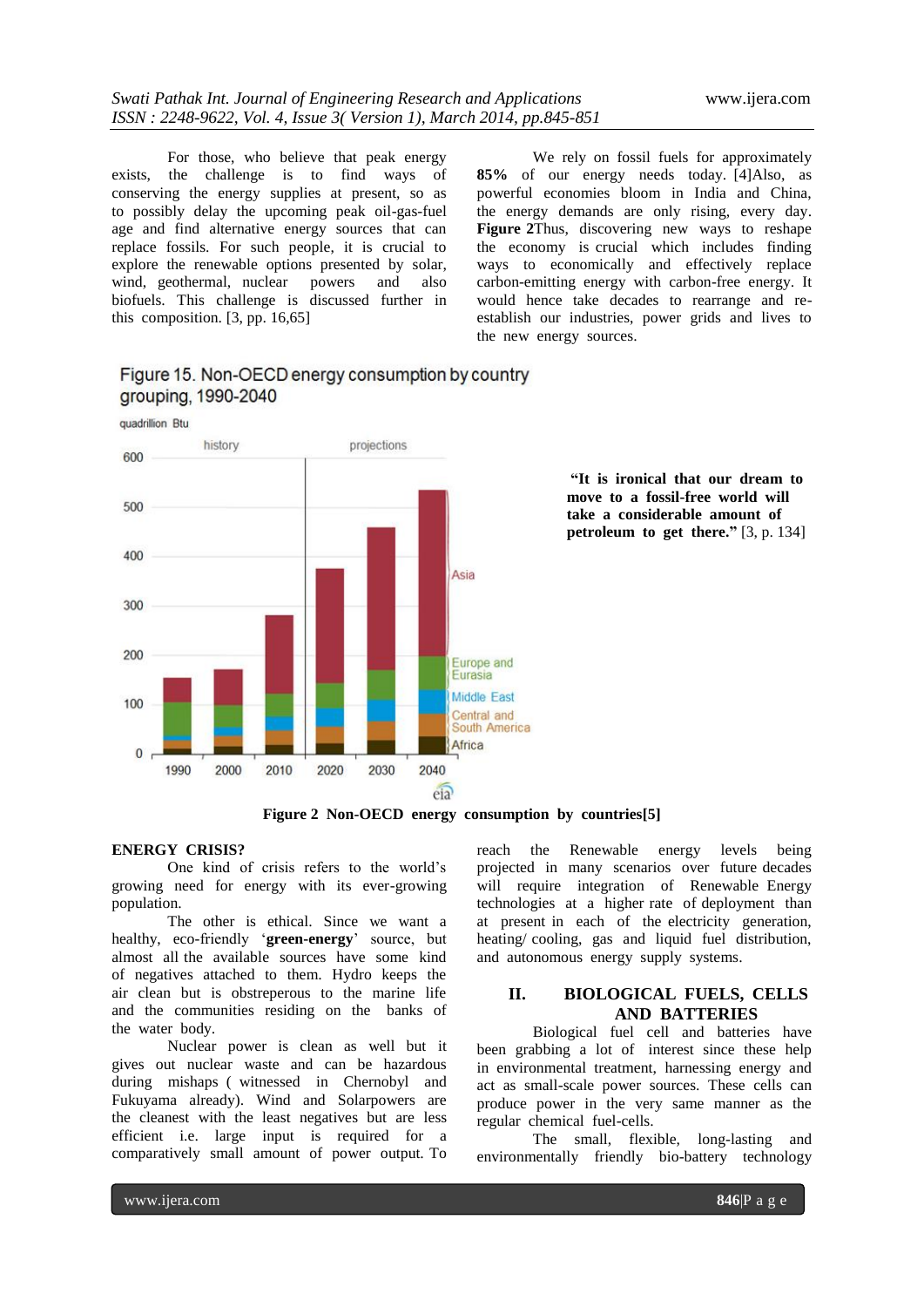shows researchers great possibilities, especially for the field of medicine. With that in mind, scientists seem to be exploring every possible option in biobattery and fuel-cell technology.

Many researchunits are competing to produce feasible bio batteries that can bepowered off of organic compounds, especially human fluids.

#### **III. TYPES OF BIO-BATTERIES AND CELLS 3.1 BATTERIES POWERED BY BLOOD SOURCE**

Scientists at the Rensselaer Polytechnique Institute (RPI) have created a paper thin battery, 90% of which is made up of **cellulose**, a source of traditional paper and other paper products, while the other 10% comprises of **aligned carbon nanotubes** that provide the black colour of the battery along with the conductance. The nanotubes are essentially imprinted in the fabric of the paper creating a **Nanocomposite** paper, thus giving it the same feel and weight as that of paper.

The battery could run on **human blood** and sweat, providing it with a replenishing electrolyte source and ideal for medical applications. While implanted on the body it would run as long as you eat and when using it away from the body it could run on an **ionic fluid** ( salt in liquid form ) like tears, urine or even sweat, that provides the electrolytes.

The battery"s paper-like structure makes it very **flexible**. The nanocomposite paper can have holes poked in it or be cut into unusual shapes and continueto function. They can even be printed on long sheets while several sheets of it can be stacked together to power the medical implants such as a pacemaker or artificial hearts.

The battery can be employed on a wide range of temperature ranging from **100-300 degrees Fahrenheit** since the ionic liquid fuel doesn"t freeze or evaporate. The battery is considered to be eco-friendly due to the lack of chemicals and high cellulose content used. The device is unique since it can both act as a high energy battery or **supercapacitor**.[6]

### **3.2 BATTERIESUSINGCLEANELECTRICITY FROMBACTERIA**



**Figure 3Shewanella oneidensis bacteria[7]**

<span id="page-2-0"></span>**Shewanellaoneidensi[sFigure 3](#page-2-0)**is descendant of a family of marine bacteria. Theresearch shows that the bacteria to lie directly on the surface of a metal or mineral and transfer electrical charge through their cell membranes. This means that it is possible toleash thebacteria directly to electrodes getting the scientists a step closer to creating efficient**microbial fuel cells**or "biobatteries."

The researchers created a synthetic version of this bacteria comprising only of the proteins that would help in the transfer of electrons from the microbe to the rock. The research shows that the these proteins can directly 'touch' the metal surface and produce an electric current, which means that the bacteria can lie on the surface of a metal or mineral and conduct through the cell membrane.

These bacteria can be potential microbial fuel cells where electricity could be generated with the breakdown of agricultural or domestic wastes. Another option would be to use these bacteria as mini power-grids on the surface ofan electrode, where chemical reactions occur inside the cell using power supplied by the electrode through these proteins.

This was a great system developed to mimic the regular electron transfer in cell that could help us understand how the bacteria controls the Carbon-cycle in a better way, as when iron is used as a power source the carbon dioxide is incorporated by the microbe as food. It also gives us an insight as to how the components of a bacterial cell membrane are able to interact with different substances.[7](*White et al, 2013)*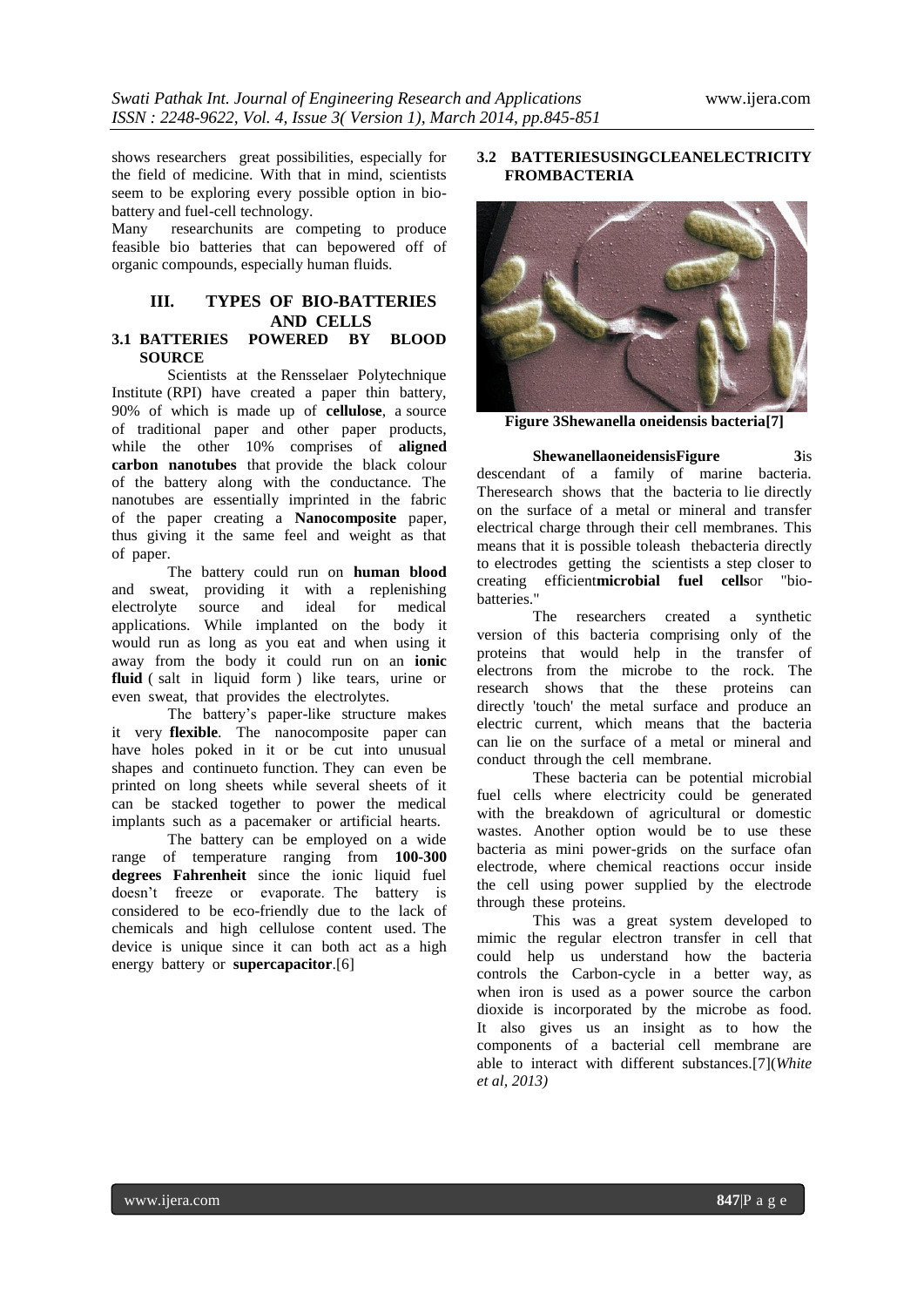# **3.3 BIO-BATTERY POWEREDBY MITOCHONDRIA**

**Mitochondria** or the **powerhouse of the cell** has now been harnessed in a battery like device that can turn pyruvate and fatty acids, that are obtained by the digestion of fats and sugars into Adenosine triphosphate (**ATP**) that

accounts for the cell"s energy supplies. **Pyruvate** is the initial product of the Krebs's cycle while ATP being the end product. **Shelley Minteer** and her team from the US have invented a biobattery that can integrate the whole mitochondria that produces the small power in the above discussed manner.



**Figure 4 Mitochondria [9]**

Similar to traditional batteries, these consists of two electrodes, the cathode holds the conversion of Oxygen to water while the anode stocks the immobilised mitochondria.The battery is completely renewable and biodegradable, and is stable at room temperature and a neutral pH for up to 60 days. Further research is still going on for increasing the surface area and the load density of the mitochondria as well as to make the battery size as compact as possible for commercialisation.[9]

#### **3.4 BATTERY POWERED BY VIRUSES**

In a conventional lithium-ion battery, lithium ions flow between a negatively charged anode, graphite, and the positively charged cathode, usually cobalt oxide or lithium iron phosphate. In 2006, Angela M. Belcher and her team from MIT, US had engineered**M13 viruses** that could build an anode by coating themselves with cobalt oxide and gold and self-assembling to form a nanowire. While in 2009, they genetically engineered **M13 viruses** that could first coat themselves with Iron phosphate then grip carbon nanotubes to form a network of highly reactive material. Combining carbon tubes increases the cathode"s conductance without increasing the battery weight much.

These batteries were found to have fewer charge cycles as compared to the present Lithium-ion batteries, i.e. they do not lose their capacitance up to 100 charge-discharge cycles. The technology is yet to go commercial since the research team is working on even better batteries using materials with higher voltage and capacitance, such as manganese phosphate and nickel phosphate.[10]

#### **ADVANTAGES OF BIO-BATTERIES**

- 1. They are**light-weight**, compact and portable.
- 2. These little bags of energy can be instantly and **easily charged**without any external power source.
- 3. Run on easily **accessible fuels** such as sugar, blood, alcohol, ethanol etc.
- 4. They can operate at room temperature.
- 5. Bio-batteries are **non-toxic** since they lack the use of harmful chemicals.
- 6. Bio-batteries are **cheaper** than fuel cells that operate on expensive metals like platinum, etc. (*See also*[11])

#### **3.5 ENERGY FROM BIOMASS**

The term "**biomass**" refers to organic matter that has stored energy through the process of photosynthesis. Biomass power is sourced from plants – crop and forest residues, corn stalks and kernels, energy crops, virgin wood, perennial grasses, and fast-growing trees like poplars, etc. It can either serve as a source for obtaining liquid fuels that can replace oil or for heat or electricity production for daily needs.

Biomass energy can either be a boon or a bane depending on how and where is it produced. It can be produced both in ways to reduce global warming or add to it. It can either account for the environmental treatment or degrade our lands and water, threaten biodiversity and also affect human health. The challenge today is to produce energy in such a way that it reduces global warming, protects the environment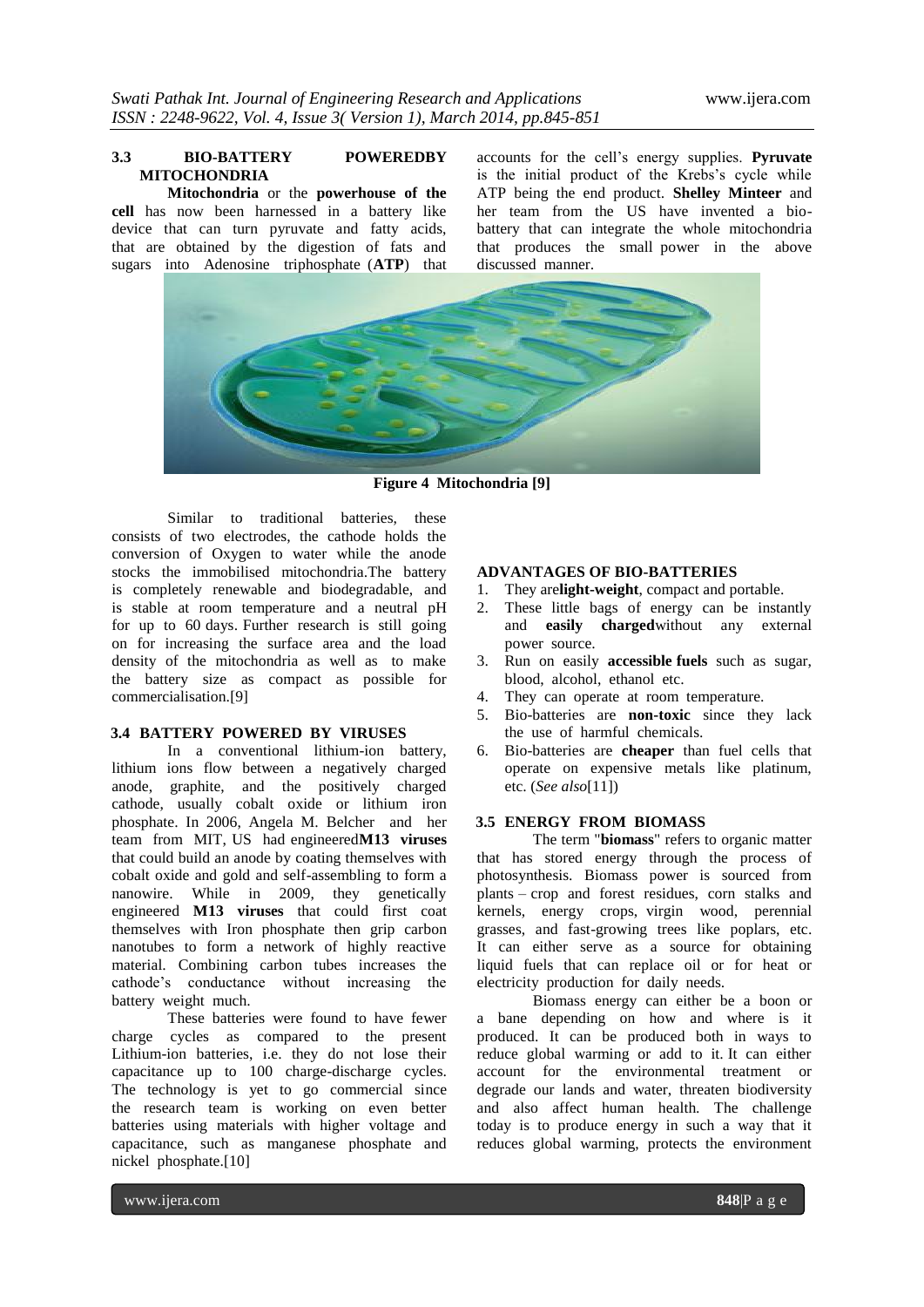and serves as a better alternative compared to the fossil fuel that it replaces.

Today's biomass energy comes from annual row crops, like corn and soybeans, agricultural wastes, like rice husks, pressed sugar cane, wood, whole trees, forests - a highly controversial source of biomass. Researchers are developing ways to produce energy from efficient, fast- growing, and higher-yielding "energy crops" such as willow, miscanthus, andswitch grass.The waste can be treated to produce energy in the following ways

- 1. **Burning** the biomass in power-plants which gives out lesser harmful emissions when compared to coal.
- 2. Biomass can also be subjected to **enzymatic digestion** that gives out methane gas which in turn can be used to generate power.
- 3. Biomass can be **fermented** to produce fuels like ethanol that in turn can be used as fuel for vehicles.
- 4. **Heated** under special conditions, or subject to **gasification** to break down into a mix of gases that can be burned for electricity production or used to make a range of products, from diesel to gasoline to chemicals, etc.

The use of biomass energy has the potential to greatly reduce our greenhouse gas

emissions. Biomass generates about the same amount of carbon dioxide as fossil fuels, but every time a new plant grows, carbon dioxide is essentially removed from the atmosphere. The net emission of carbon dioxide will be zero as long as plants continue to be replenished for biomass energy purposes. These energy crops, such as fast-growing trees and grasses, are called **biomassfeedstocks***.* The useof biomass feedstocks can also help increase profits for the agricultural industry.

One example of "clean" energy is **Carbo-hydrogen gas** produced from **gasification**.**David Wallman** has patented this process for producing COH<sub>2</sub> from a high voltage discharge through any biomass solution. This gas burns clean, producing water vapour and only the amount of  $CO<sub>2</sub>$  that was initially absorbed by the biomass while growing in the ground.

**According to Flavin and Lenssen of the Worldwatch Institute** , "If the contribution of biomass to the world energy economy is to grow, technological innovations will be needed, so that biomass can be converted to usable energy in ways that are more efficient, less polluting, and at least as economical as today's practices."

| <b>SOURCE</b>                           | <b>WASTES</b> | <b>READILY</b> |
|-----------------------------------------|---------------|----------------|
| GENERATED COLLECTIBLE                   |               |                |
| Manure                                  | 200           | 26.0           |
| Urban refuse                            | 129           | 71.0           |
| Logging and wood manufacturing residues | 55            | 5.0            |
| Agricultural crops and food wastes      | 390           | 22.6           |
| Industrial wastes                       | 44            | 5.2            |
| Municipal sewage solids                 | 12            | $1.5\,$        |
| Miscellaneous                           | 50            | 5.0            |
| Total                                   | 880           | 136.3          |
| Net oil potential (10 barrels)          | 1098          | 170            |
| Net Methane potential (10 cubic feet)   | 8.8           | 1.36           |

**Table 1Amounts 10tons of dry, ash-free organic solid wastes produced in the United States in 1971 [12](***Thomas H. Maugh, 1972)*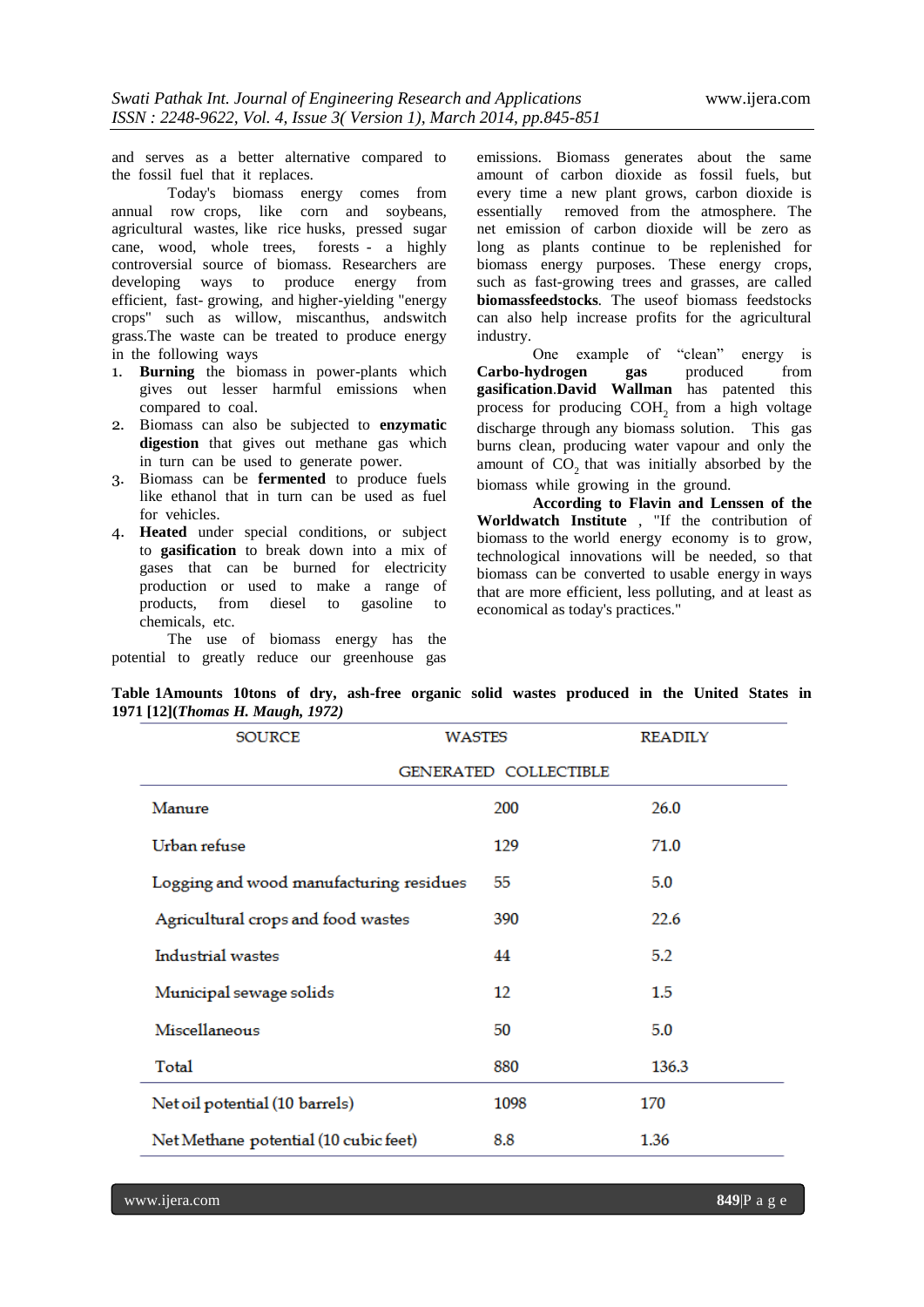#### **IV. BIO-FUELS 4.1Bioethanol**

Bioethanol is produced by the fermentation of sugars from biomass. With crops with high sugar contents, such as sugar cane or sugarbeet, ethanol can be produced by direct fermentation. With crops that are higher in sugar-containing-materials such as cellulose orstarch, (grains of including maize or wheat and cassava) orby-productsthat contain cellulose (stovers of maize), an additional step is needed to convert cellulose or starch in sugar.

#### **4.2Biodiesel**

**Biodiesel** is a clean burning fuel, that is essentially the same as petroleum diesel with lesser air polluting properties. Using biodiesel is equivalent to cycling carbon instead of releasing the stored carbon into the atmosphere. [13](*Krishna Murthy T P et al, 2013)* It is an **ecofriendly alternative fuel** that can easily be sourced from various domestic renewable resources such as animal fats and vegetable oils, both edible and non-edible. The oils that can be used for the same are rice bran oil, coconut oil, Jatropha oil, Curcas, Castor, Mahua etc.

Technically, biodiesel is **monoalkyl esters of fatty acids,** derived from vegetable oil or animal fat. These oils are essentially made up of triglycerides that are in turn very similar to the petroleum-derived diesel, hence known as **Biodiesel**. Its low carbon-content helps it beat heating oil as an alternative fuel. It is a biodegradable fuel which is safe to handle.It is non-toxic and can degrade vigorously in the environment.

The merit of biodiesel is that it can be used in any diesel engine at various ratios with negligible or no modifications. This means that biodiesel is compatible with the on-going ICengine technology and related infrastructure.[13]

#### **4.3 ADVANTAGES** [14]

- 1. Essentially, is the same as petroleum derived diesel, with much reduced greenhouse emissions.
- 2. Biodiesel issustainable, renewable and nontoxic.
- 3. Biodiesel is plant-based, hence doesn"t emit sulphur/CO when burnt. Thus, is biodegradable and eco-friendly.
- 4. Also, biodiesel is considered Carbon-neutral since the amount of carbon dioxide released during combustion is impounded back from the atmosphere for the growth of oil crops.
- 5. The biodiesel molecules are simple hydrocarbon chains without any aromatic

rings linked in, insuring complete combustion and high efficiency of the engine.

- 6. It is a good lubricant.
- 7. It can to used in any proportion along with the petro-diesel or all by itself, it still has an excellent smooth drivability with very less smoke produced.

The on-going research in this field is on finding more suitable crop sources to outsource the fuel from, to boost the oil yield for biodiesel production.

### **V. CONCLUSION**

Today biomass sources have come out to be more effective due to the lack of sufficient conventional fossil fuels, their sky-high prices and rising green-house emissions. Also, most of the existing oil reserves are concentrated in the Middle-east, and are eventually diminishing.

Thus, in future, alternative fuels should offer the possibilities to be consumed as the current fuels within prevailing infrastructure, to contribute in reduction of greenhouse gases, to foster the development of new technologies of the recent combustion systems and energy generetics (i.e. fuel cells), to be affordable, sustainable and should be renewable.

Bioenergy presents an rousing sustainable alternative for fossil fuels, which can secure the energy crisis and save the planet from the abrupt environmental catastrophe.Bioenergy is deemed to have the potential to provide a renewableand carbon-neutral energy through sustainable means. [15] Research in the same could be a breakthrough, and a boon to the environment, which could put an end to the worries about non-renewable and vanishing sources of energy.

#### **REFERENCES**

- [1] UN News, "United Nations Department of economic and social affairs," 13 june 2013. [Online]. Available: https://www.un.org/en/development/desa/ne ws/population/un-report-world-populationprojected-to-reach-9-6-billion-by-2050.html. [Accessed 18 january 2014].
- [2] "Earth-A Graphic look at the state of the world," The Global Education Project, [Online]. Available: http://www.theglobaleducationproject.org/ea rth/energy-supply.php.
- [3] D. E. Newton, World Energy Crisis: A Reference Handbook, ABC-CLIO, Incorporated, 2012, p. 334.
- [4] "Ineternational Energy Agency," 01 january 2013. [Online]. Available: http://www.iea.org/newsroomandevents/new